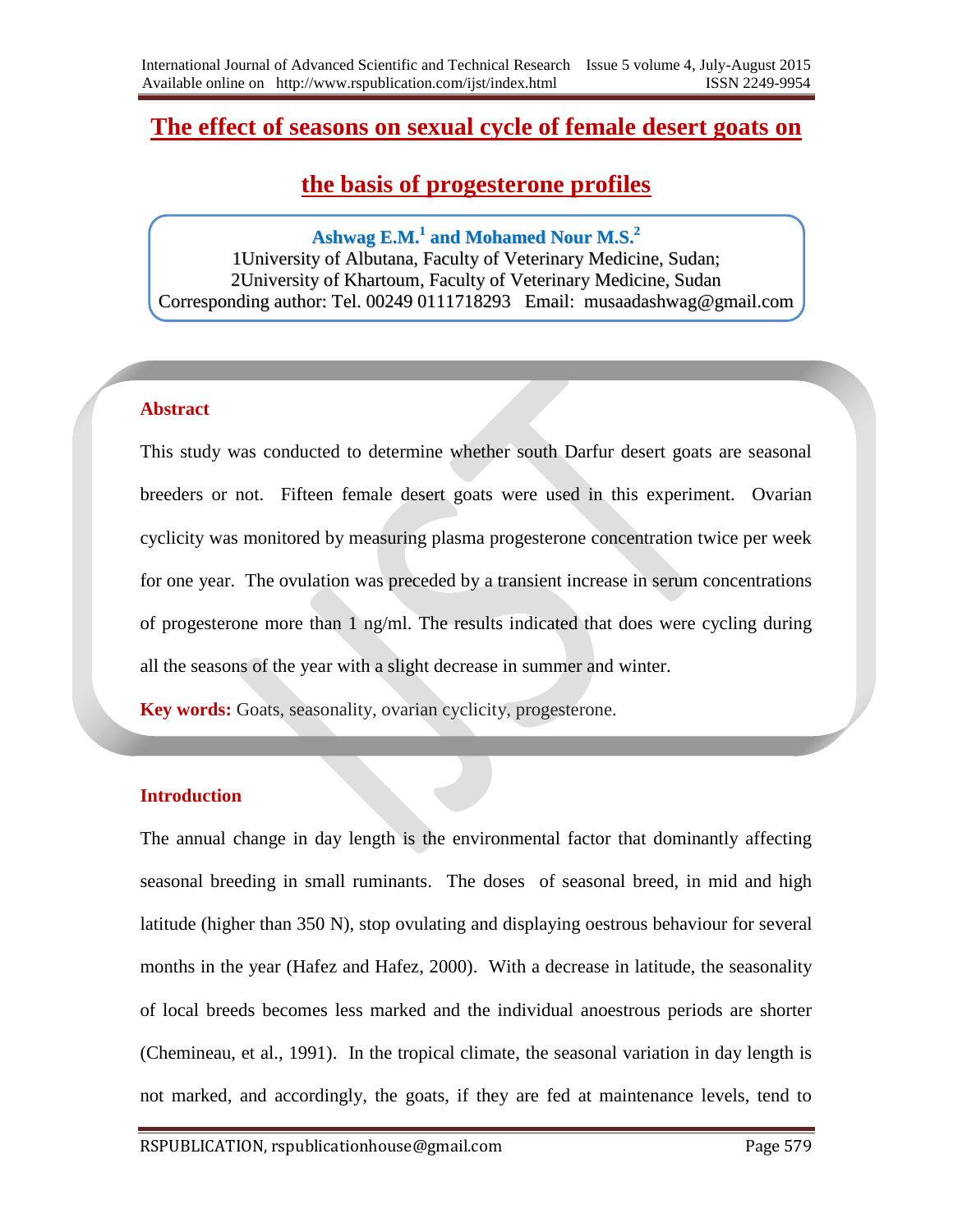breed through the year and ovulate all the year round (Chemineau, 1986). Seasonal anoestrous occurs when the day length increases and this period is associated with an absence of estrus and ovulation and decreased secretion of the reproductive hormones (Hafez and Hafez, 2000).

The pattern of sexual activity in goats is reported to be dependent on photoperiodicity (Chemineau, et al., 1999). Goats in temperate zone are seasonally polyestrous (Chemineau, et al., 1991, Jainudeen, et al., 2000), whereas, in the tropical zone, where variation in the day is less, goats tend to breed throughout the year (Chemineau, 1986) however, tropical Indian goats show more cyclic activity during summer and thus seasonal oestrus activity (Wani, et al., 1980). The maximal and minimal periods of sexual activity were associated with winter and summer respectively in Creole goats of Argentina (Riveraa, et al., 2003). In Damascus goats the progesterone level during the luteal phase ranged from 2.6 to 5.4 ng ml−1 (Khadiga, et al., 2005). In other study, (Ravindra and Rawlings, 1997) the first observed ovulation was preceded by a transient increase in serum concentrations of progesterone (6 days duration), with a peak concentration of  $1.30 +/- 0.22$  nmol 1-1.

## **MATERIALS and METHODS**

#### **Site of study:**

This study was conducted in Nyala, South Darfur state, which is located in the semi arid zone, between latitudes  $12.03^{\circ}$  N. and longitudes  $24.53^{\circ}$ E.

## **Meteorological data**

The prevailing climatic conditions during the experimental period 2007 and 2008 are shown in appendices, table (1).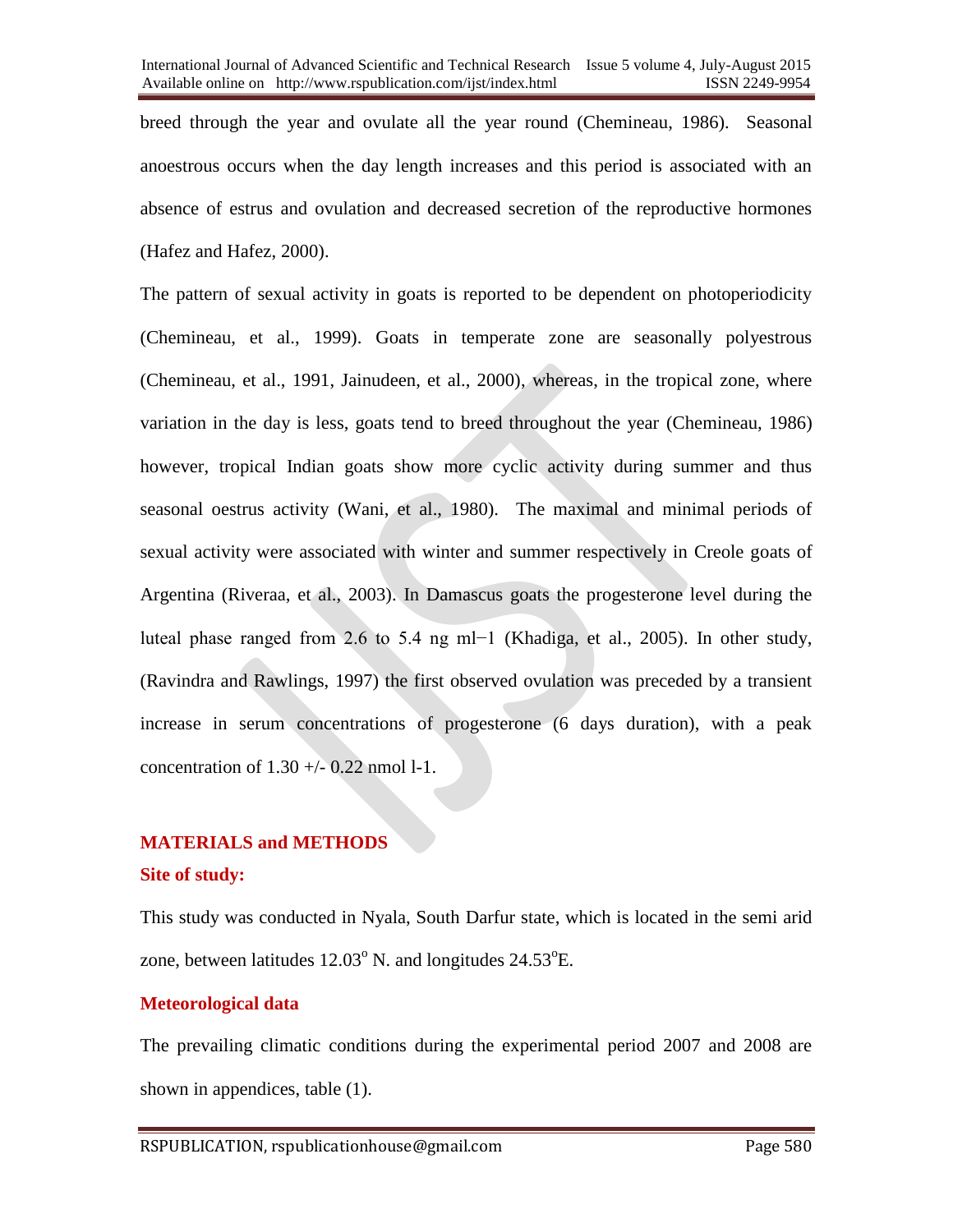## **Experimental design:**

Fifteen desert does at start of puberty (6-8 month age), in good body condition, and free from any clinical detectable abnormalities were penned together in an open ended barn. They were fed concentrates and hay, with free access to water and mineral licks. To monitor ovarian cyclicity, blood samples were collected twice a week for a year for progesterone assay.

## **Blood sampling:**

Blood samples were collected from the jugular vein. For plasma preparation blood samples were centrifuged at approximately 2000 rpm for 15 minutes. Plasma samples were then stored at -20oC in epindorf vials till analysis

## **Hormonal assay:**

## **Progesterone radioimmunoassay:**

The progesterone determination in the serum samples of experimental goats were analyzed using progesterone radioimmuno assay kit –IMK-458. Supplied by Department of Isotope, China Institute of Atomic Energy, Beijing.

## **RESULTS**

Previous studies have reported that the first observed ovulation was preceded by a transient increase in serum concentrations of progesterone with a peak concentration of 1.30 +/- 0.22 nmol l-1. therefore in this study the plasma progesterone profile was used to monitor ovarian cyclicity and considered the progesterone concentration of  $\geq 1$  nmol 1-1 indicative of ovulation.

The level of progesterone which measured twice weekly for 12 months (Fig.1 and 2) showed that experimented does showing estrous activities throughout the year ( $\geq 1.0$ )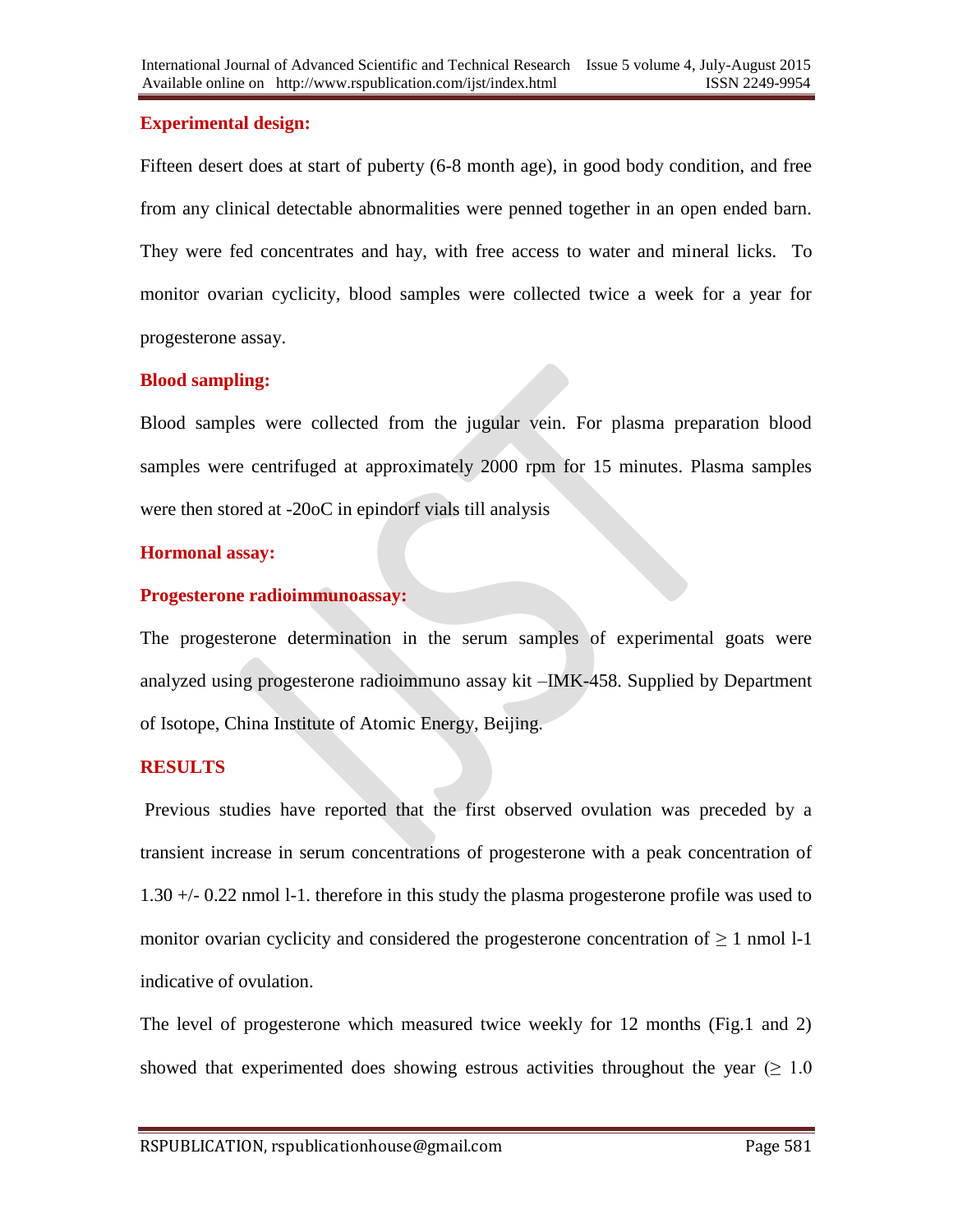nmol l-1.). In April and May sexual activity was decreased. The monthly variations in the percentage of desert does exhibiting oestrus was 50% in January, 75% in February, 87.5% in March, 50% in April, 37.5% in May, 87.5% in June, 87.5% in July, 87.5% in August, 100% in September, 87.5% in October, 75% in November and 37.5% in December.

**Fig. 1: Monthly variation in the percentage of desert does showing ovarian activity as measured by progesterone level.**



**Months**

**Fig. 2: Variation in plasma progesterone concentration in experimental doe number 52:**

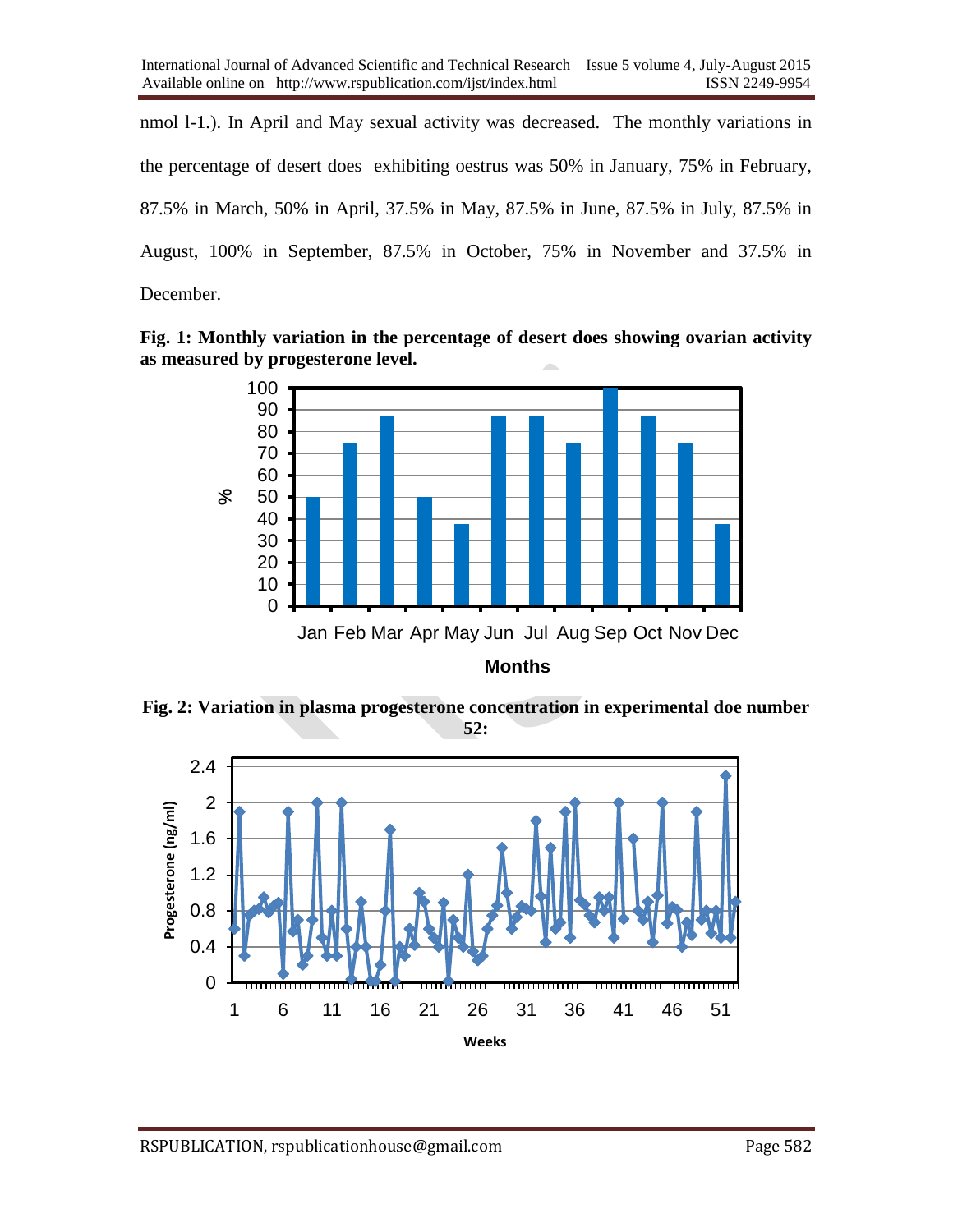## **DISCUSSION:**

This study was design to determine whether or not there is a true seasonal pattern of sexual activity in the female Desert goat independent of variations in temperature during the different months. Many research works studied the variation in oestrous seasonality in temperate areas (Woodfill, et al., 1994, Delgadillo, et al., 2000, Malpaux, et al., 2001, Riveraa, et al., 2003). However there is lack of information with regard to tropical areas. This study showed that does were cycling all the year round with a slight decrease in April May, and Dec. Jan this decrease could be due to the temperature effect, (high, April May and low Dec. Jan). This result is in agreement with previous study in tropical climate (Chemineau, 1986) and disagree with Hafez and Hafez (2000) who reported that the ewe and does are seasonally polyoestrous animals with normal ovulatory cycles occurring in the autumn and winter. Since the variation in the day length is less in the tropical zone, the goats tend to breed throughout the year and this could explained our data.

#### **References:**

- Chemineau, P. (1986). Sexual behaviour and gonadal activity during the year in the tropical creole meat goat. Female oestrous behaviour and ovarian activity. Reproduction Nutrition and Development 26, 441-452.
- Chemineau, P., Cagnie, Y., Guern, Y., Orgeur, P. and Vallet, J. C. (1991). Training Manual on Artificial Insemination in Sheep and Goat. FAO Animal Production and Health.
- Chemineau, P., Baril, G., Leboeuf, B., Maurel, M. C., Roy, F., Pellicer-Rubio, M., Malpaux, B. and Cognie, Y. (1999). Implications of recent advances in reproductive physiology for reproductive management of goats. Journal of reproduction and Fertility 54, 129-142.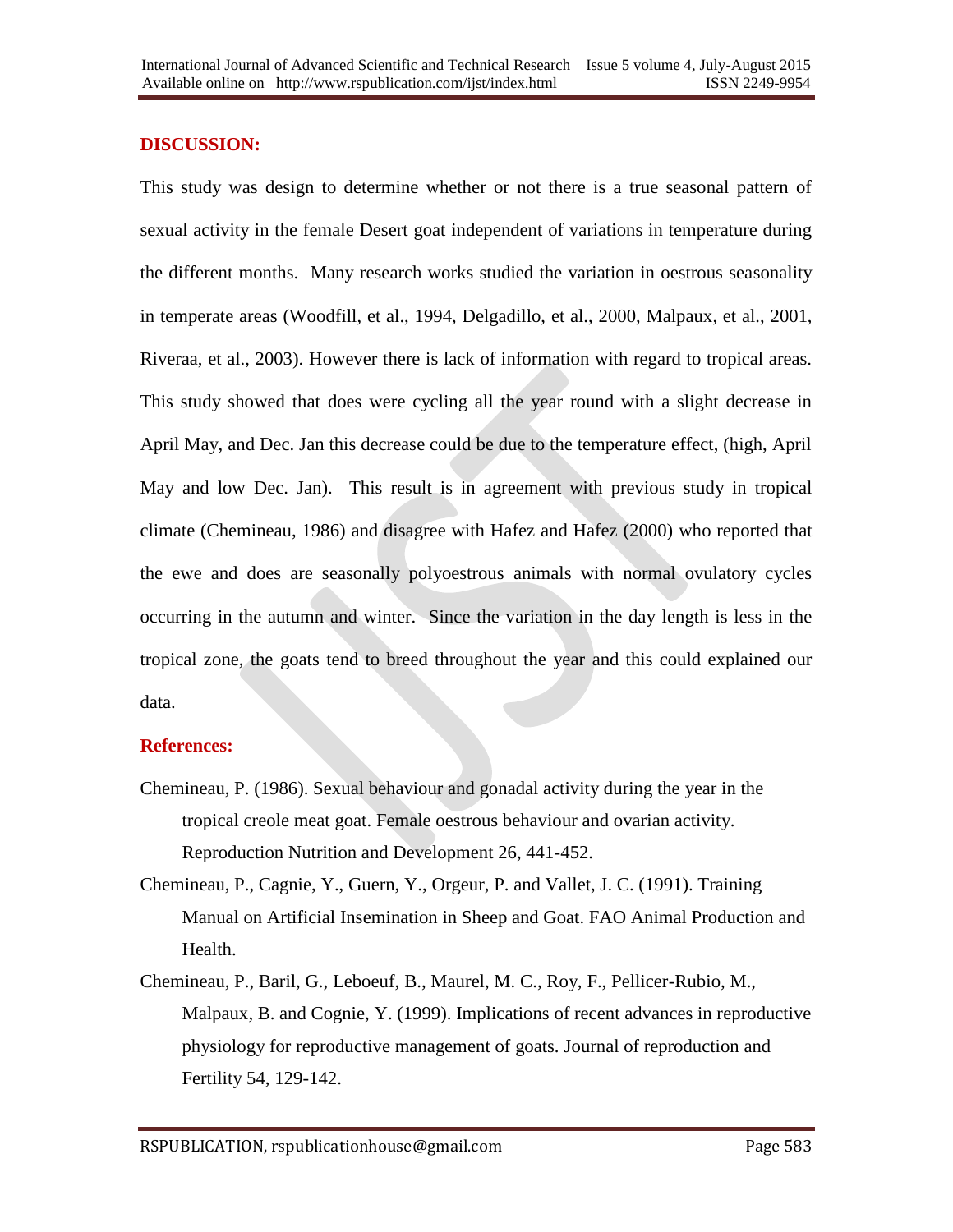- Delgadillo, J. A., Flores, J. A., Véliz, F. G., Poindron, P., Pérez-Villanueva, J. A. and G., M. d. l. E.; 2000 Photoperiodic treatment of bucks markedly improves the response of seasonally an ovulatory goats to the male effect. In: Proceedings 7th International Conference on Goats; Tours, France. 396-399.
- Hafez, E. S. E. and Hafez, B. (2000). Physiology of Reproduction in Farm Animals. 7th ed. Philadelphia: Lea and Febiger.
- Jainudeen, M. R., Wahid, H. and Hafez, E. S. E. (2000). Reproductive cycles: Sheep and Goats. In Reproduction in farm animals Eds B. Hafez and E. S. E. Hafez), pp. 172- 181. Philadelphia: Lippincott Williams and Wilkins.
- Khadiga, M. G., Mohamed, K. G. and Doaa, F. T. (2005). The hormonal profile during the estrous cycle and gestation in Damascus goats. Small Ruminant Research 57, 85-93.
- Malpaux, B., Migaud, M., Tricoire, H. and Chemineau, P. (2001). Biology of mammalian photoperiodism and the critical role of the pineal gland and melatonin. Jornal of Biological Rhythms 16, 336-347.
- Ravindra, J. P. and Rawlings, N. C. (1997). Ovarian follicular dynamics in ewes during the transition from anoestrus to the breeding season. Journal of Reproduction and Fertility 110(2), 279-289.
- Riveraa, G. M., Alanisa, G. A., Chavesa, M. A., Ferrerob, S. B. and Morello, H. H. (2003). Seasonality of estrus and ovulation in Creole goats of Argentina. Small Ruminant Research 48, 109-117.
- Wani, G. M., Sinha, N. K. and Sahni, K. L. (1980). Note on seasonality of breeding behaviour in Jamunapari does. Indian Journal of Animal Science 50, 1153-1155.
- Woodfill, C. J. I., Wayne, N. L., Moenter, S. and J., M. F. (1994). Photoperiodic synchronization of a circannual reproductive rhythm in sheep: identification of season-specific time cues. Biology of Reproduction 50, 965-997.